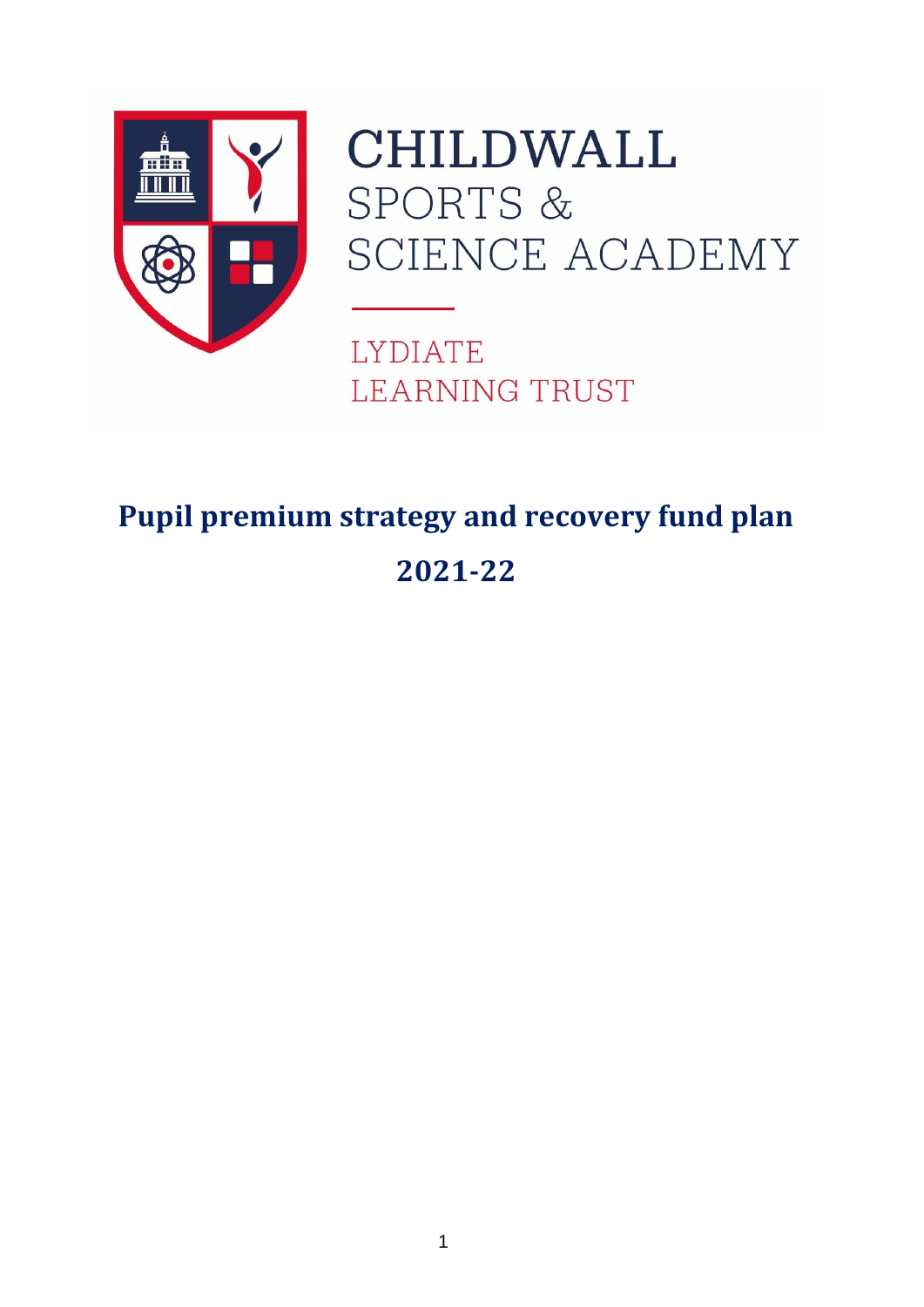## **Pupil premium strategy statement**

This statement details our school's use of pupil premium (and recovery premium for the 2021 to 2022 academic year) funding to help improve the attainment of our disadvantaged pupils.

It outlines our pupil premium strategy, how we intend to spend the funding in this academic year and the effect that last year's spending of pupil premium had within our school.

### **School overview**

| <b>Detail</b>                                                                                             | Data                                           |
|-----------------------------------------------------------------------------------------------------------|------------------------------------------------|
| School name                                                                                               | Childwall Sports and<br><b>Science Academy</b> |
| Number of pupils in school                                                                                | 988                                            |
| Proportion (%) of pupil premium eligible pupils                                                           | 51%                                            |
| Academic year/years that our current pupil premium<br>strategy plan covers (3 year plans are recommended) | 2020-2023                                      |
| Date this statement was published                                                                         | September 2021                                 |
| Date on which it will be reviewed                                                                         | October 2021                                   |
| Statement authorised by                                                                                   | Janette Vincent                                |
| Pupil premium lead                                                                                        | Jeni Cassidy                                   |
| Governor / Trustee lead                                                                                   |                                                |

### **Funding overview**

| <b>Detail</b>                                                                                                                       | <b>Amount</b> |
|-------------------------------------------------------------------------------------------------------------------------------------|---------------|
| Pupil premium funding allocation this academic year                                                                                 | £450,000      |
| Recovery premium funding allocation this academic year                                                                              | £69,528       |
| Pupil premium funding carried forward from previous years<br>(enter £0 if not applicable)                                           | £56,000       |
| Total budget for this academic year                                                                                                 | £575,528      |
| If your school is an academy in a trust that pools this<br>funding, state the amount available to your school this<br>academic year |               |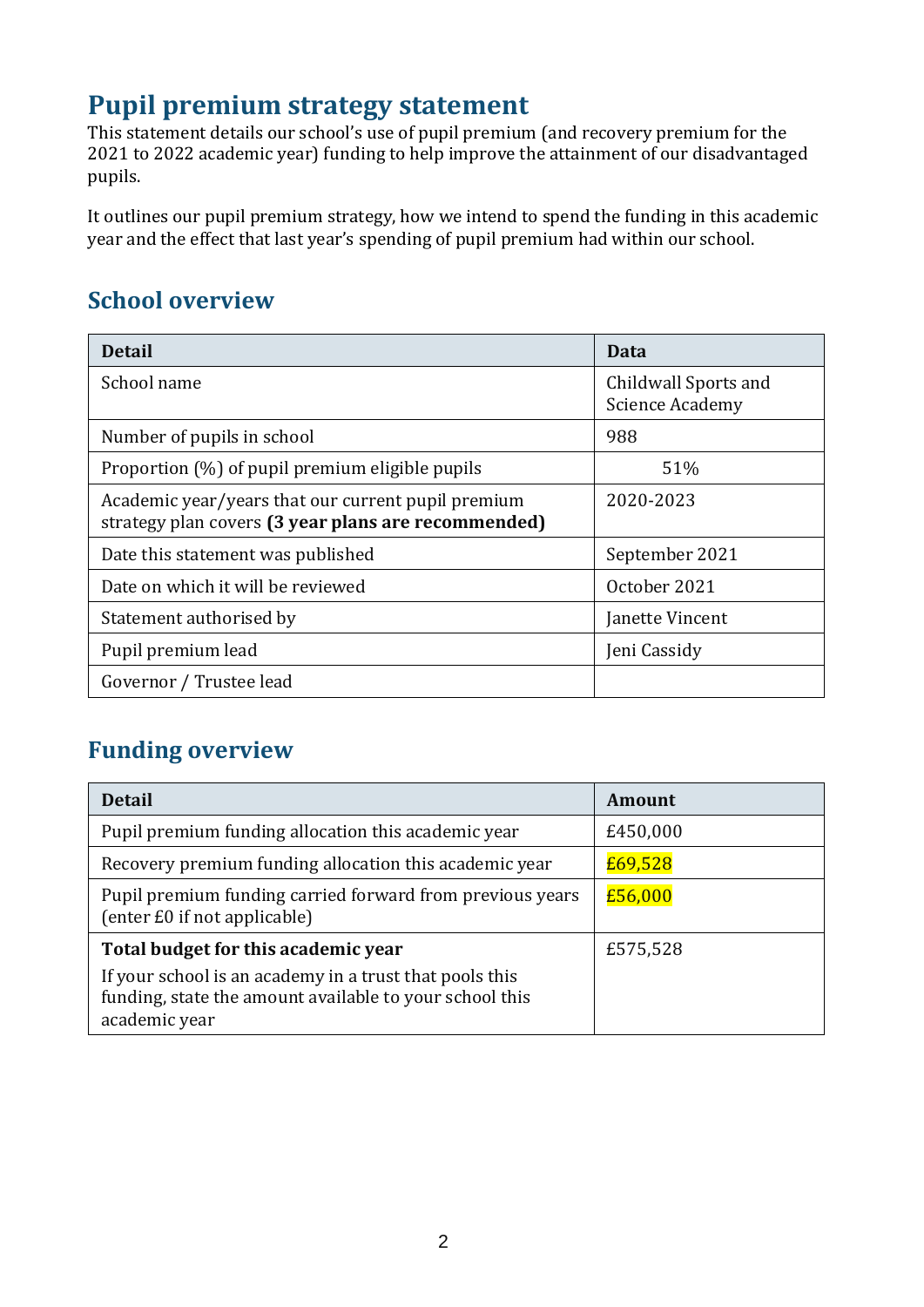# **Part A: Pupil premium strategy plan**

### **Statement of intent**

Childwall Sports and Science Academy has the duty to ensure every child, regardless of ability or background, is given the equal opportunity to progress and achieve their full potential. This duty reflects the Lydiate Learning Trust values of Engage Enable and Empower underpinning every aspect of the education we provide for our students .We intend to use the Pupil Premium funding to further existing provisions and to introduce new strategies for students entitled to this support. These interventions aim to reduce the gap between the attainment made by Pupil Premium students and their peers. The current strategy is evidence driven using EEF and Research Schools guidance all elements of spend are proven to have impact.

All aspects of spending are directed towards targets groups of pupils

The plan is directed towards improving the quality of teaching therefore impacts on all students, the focus it to develop the individual learner using Adaptive Practices throughout lessons.

Achievement data is always used to ensure to intervention strategies are directed and impact specific cohorts.

The Senior Leader responsible for PP has a clear overview of the allocation of funding and is an ELE in this area. This information is frequently shared with wider Senior Leadership Team and whole staff.

The funding is targeted to improve areas of attendance, SEMH, Behaviour, parental engagement, key groups progress and support, literacy support.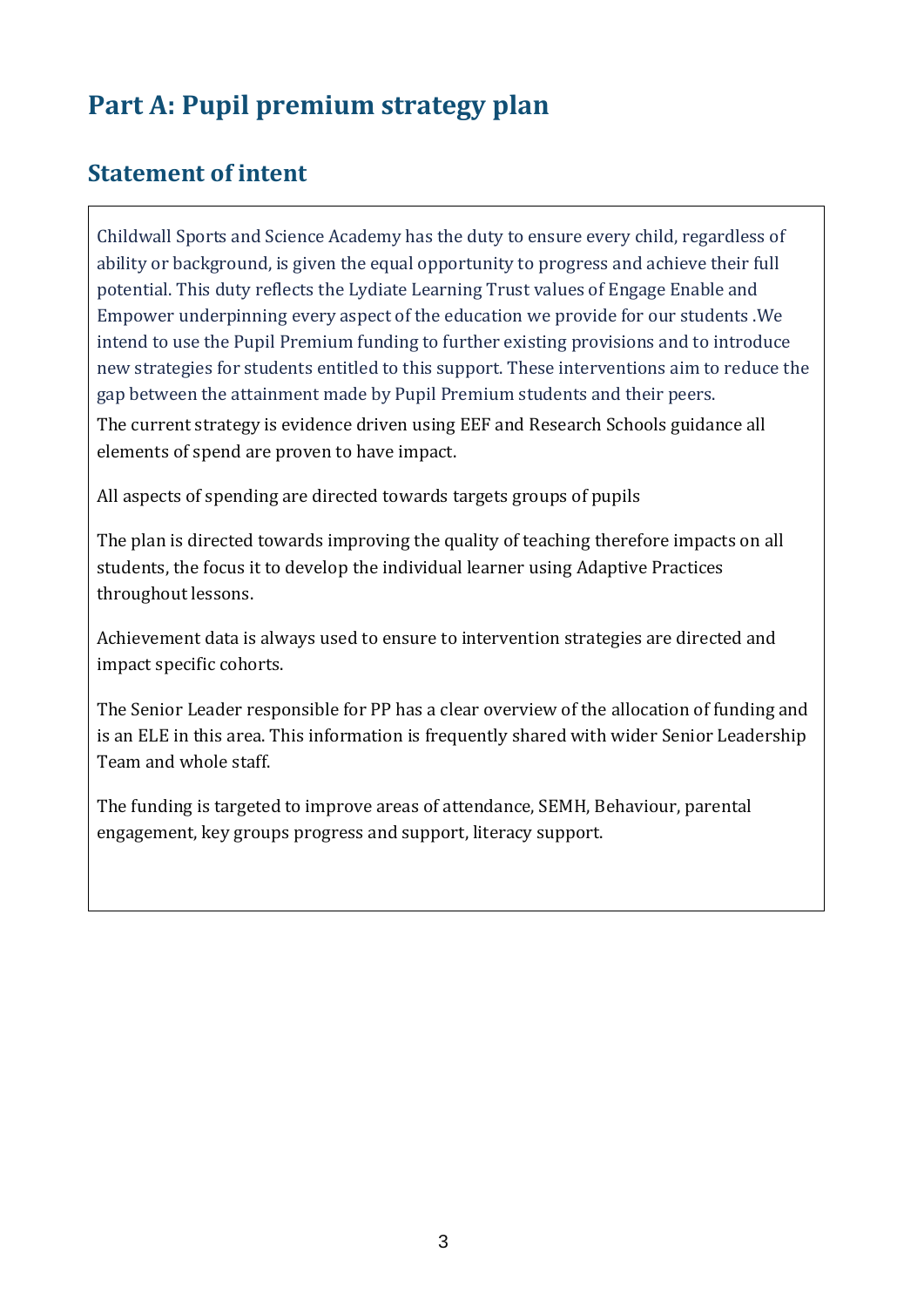#### **Challenges**

This details the key challenges to achievement that we have identified among our disadvantaged pupils.

| <b>Challenge</b><br>number | Detail of challenge                  |
|----------------------------|--------------------------------------|
|                            | Levels of Literacy and numeracy      |
|                            | Parental engagement                  |
|                            | Social, Emotional and Mental Health  |
| 4                          | Ambition of all students and parents |
|                            | Persistent Absenteeism               |

#### **Intended outcomes**

This explains the outcomes we are aiming for **by the end of our current strategy plan**, and how we will measure whether they have been achieved.

| <b>Intended outcome</b>                                    | <b>Success criteria</b>                                                                                                                                                                                                |
|------------------------------------------------------------|------------------------------------------------------------------------------------------------------------------------------------------------------------------------------------------------------------------------|
| For all PP students to make expected or<br>better progress | To continue for PP students to outperform<br>national in terms of A8 and Progress 8                                                                                                                                    |
| All aspects of students literacy and numeracy<br>improving | Improvement in AP data<br>Improvement in 5+ Eng and Maths<br>Increased levels of disciplinary literacy<br>Improvement in reading ages/comprehension<br>skills<br>Students performing in line with<br>chronological age |
| Improvement in support for students with<br><b>SEMH</b>    | Improved attendance of this cohort<br>Improved attitude to learning grades<br>Students are happy in school and feel they<br>supported in all aspects of learning and<br>school                                         |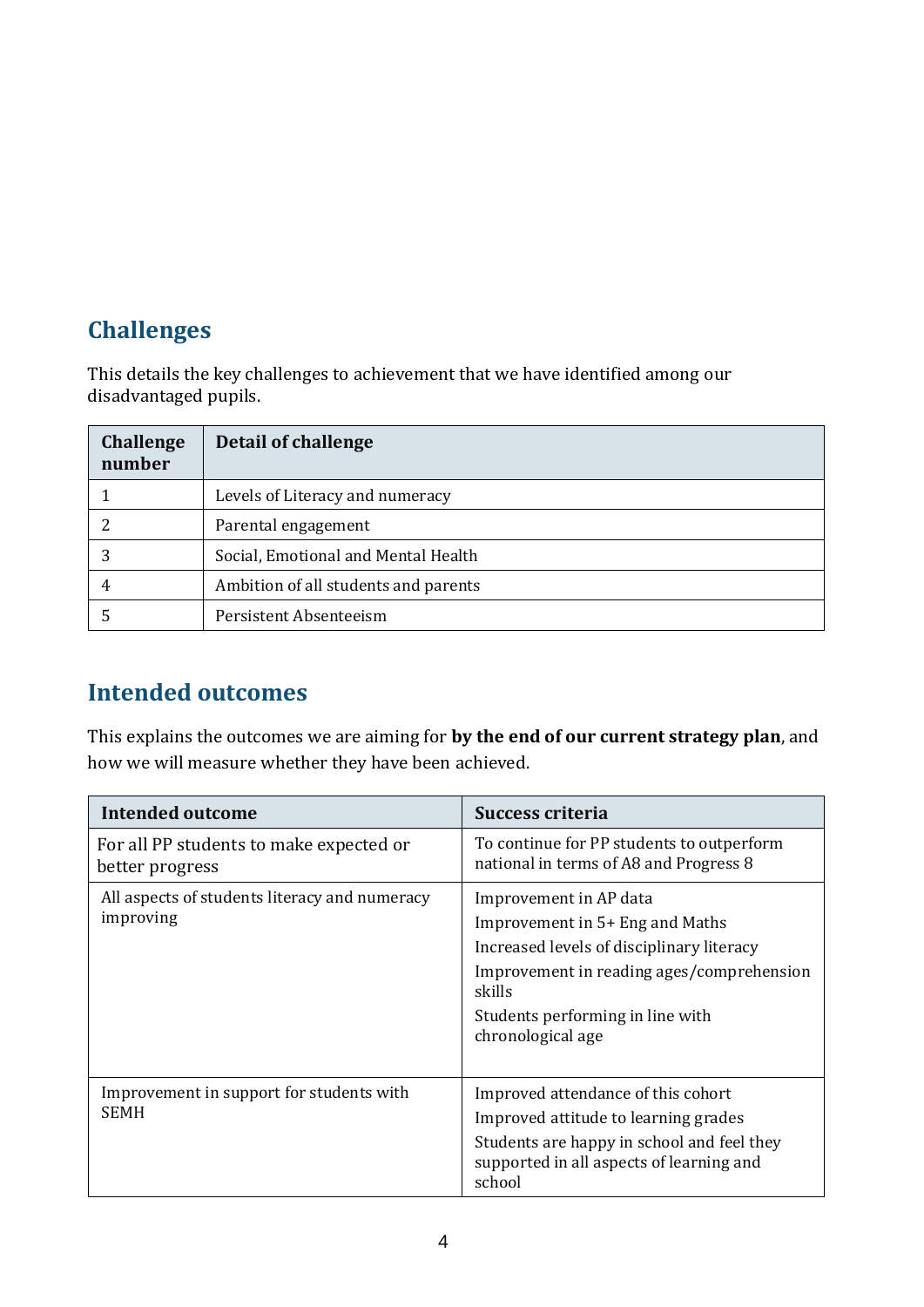| Improved levels of parental engagement                                  | Increased sign up to the parental engagement<br>education programme.<br>Parents feel involved and well informed<br>Increased attendance at parents evening |
|-------------------------------------------------------------------------|------------------------------------------------------------------------------------------------------------------------------------------------------------|
| A more ambitious cohort of students                                     | Attendance at Saturday academy<br>Increased students attending Sixth Form<br>Attendance at co-curriculums<br>Destinations                                  |
| Reducing persistent absenteeism to be at least<br>in line with national | Closing the gap to at least national average                                                                                                               |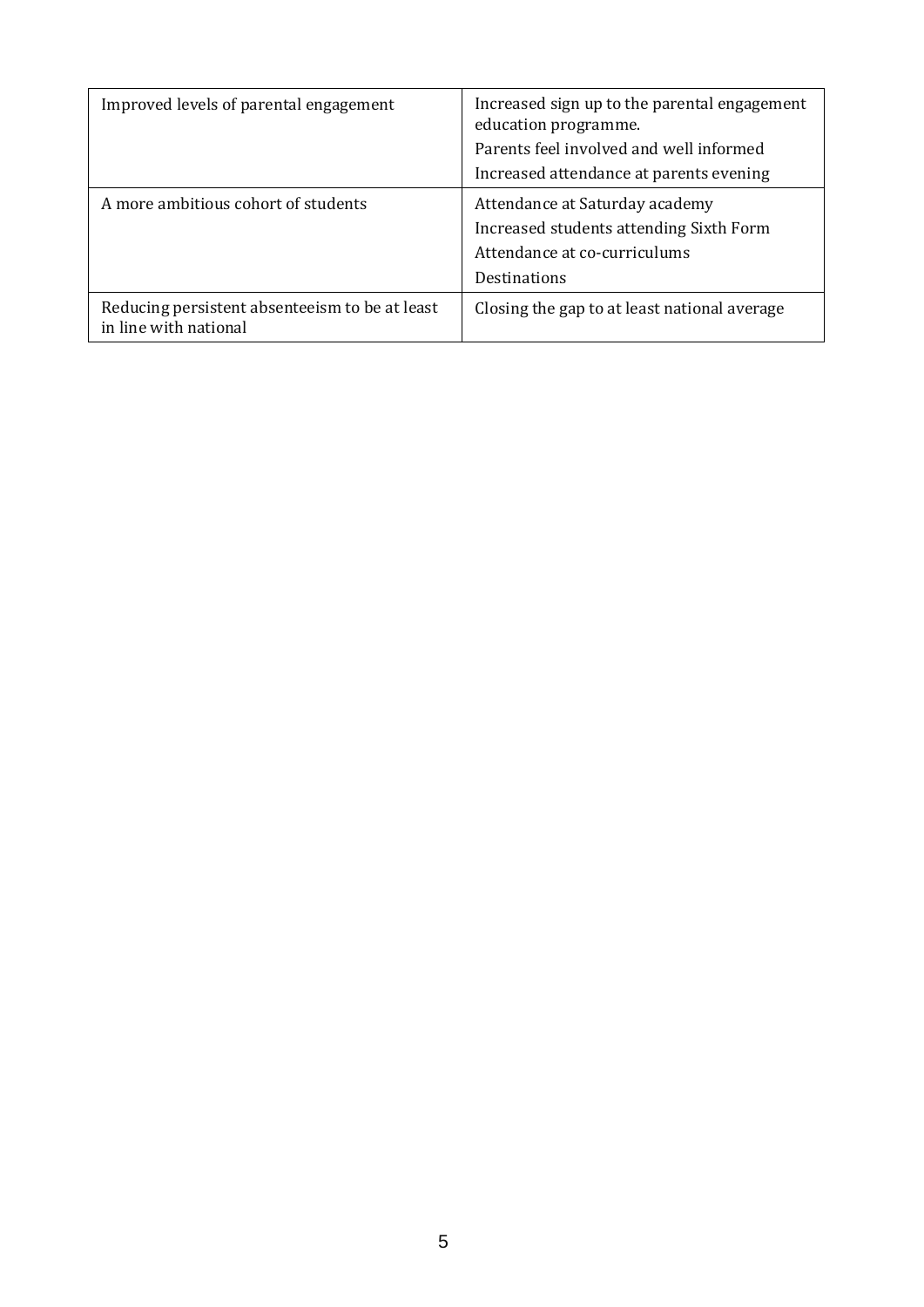# **Activity in this academic year**

This details how we intend to spend our pupil premium (and recovery premium funding) **this academic year** to address the challenges listed above.

#### **Teaching (for example, CPD, recruitment and retention)**

Budgeted cost: £ 222,900

| <b>Activity</b>                                                                                                                                                             | <b>Evidence that supports this</b><br>approach                                                                                                                                                                                                                                                                                                                    | <b>Challenge</b><br>number(s)<br>addressed |
|-----------------------------------------------------------------------------------------------------------------------------------------------------------------------------|-------------------------------------------------------------------------------------------------------------------------------------------------------------------------------------------------------------------------------------------------------------------------------------------------------------------------------------------------------------------|--------------------------------------------|
| To support all School<br>Improvement<br>Priorities,<br>improvement of<br>ambition, quality first<br>teaching and literacy                                                   | EEF PP Guide to EPP. "Ensuring an<br>effective teacher is in front of every<br>class, and that every teacher is<br>supported to keep improving, is the<br>key ingredient of a successful school<br>and should rightly be the top priority<br>for spending."                                                                                                       | 1, 3, 4, 5                                 |
| To enhance the<br>current SLAs with<br><b>OSSME</b> and ADHD<br>foundation, to allow<br>more time for staff<br>training and support<br>for individuals and<br>their parents | EPI report creator Mary Reader,<br>suggests in line with EEF guidance the<br>best impact for EPP students is within<br>the classroom exposing students to<br>high quality Teaching and Learning.<br>Not having a once size fits all approach<br>Marc Rowlands PP advisor DFE "These<br>(EPP students) are the pupils that need<br>the highest possible education" | 1, 3, 4, 5                                 |

#### **Targeted academic support (for example, tutoring, one-to-one support structured interventions)**

Budgeted cost: £158,000

| <b>Activity</b>      | <b>Evidence that supports this</b><br>approach | Challenge<br>number(s)<br>addressed |
|----------------------|------------------------------------------------|-------------------------------------|
| Additional targeted  | Increase in EAL hours, there has been a        | 1,2                                 |
| academic support for | 19% increase in the number of                  |                                     |
| EAL the use          | students receiving EAL support.                |                                     |
| of Lexonik Leap,     |                                                |                                     |
| Advanced and a       |                                                |                                     |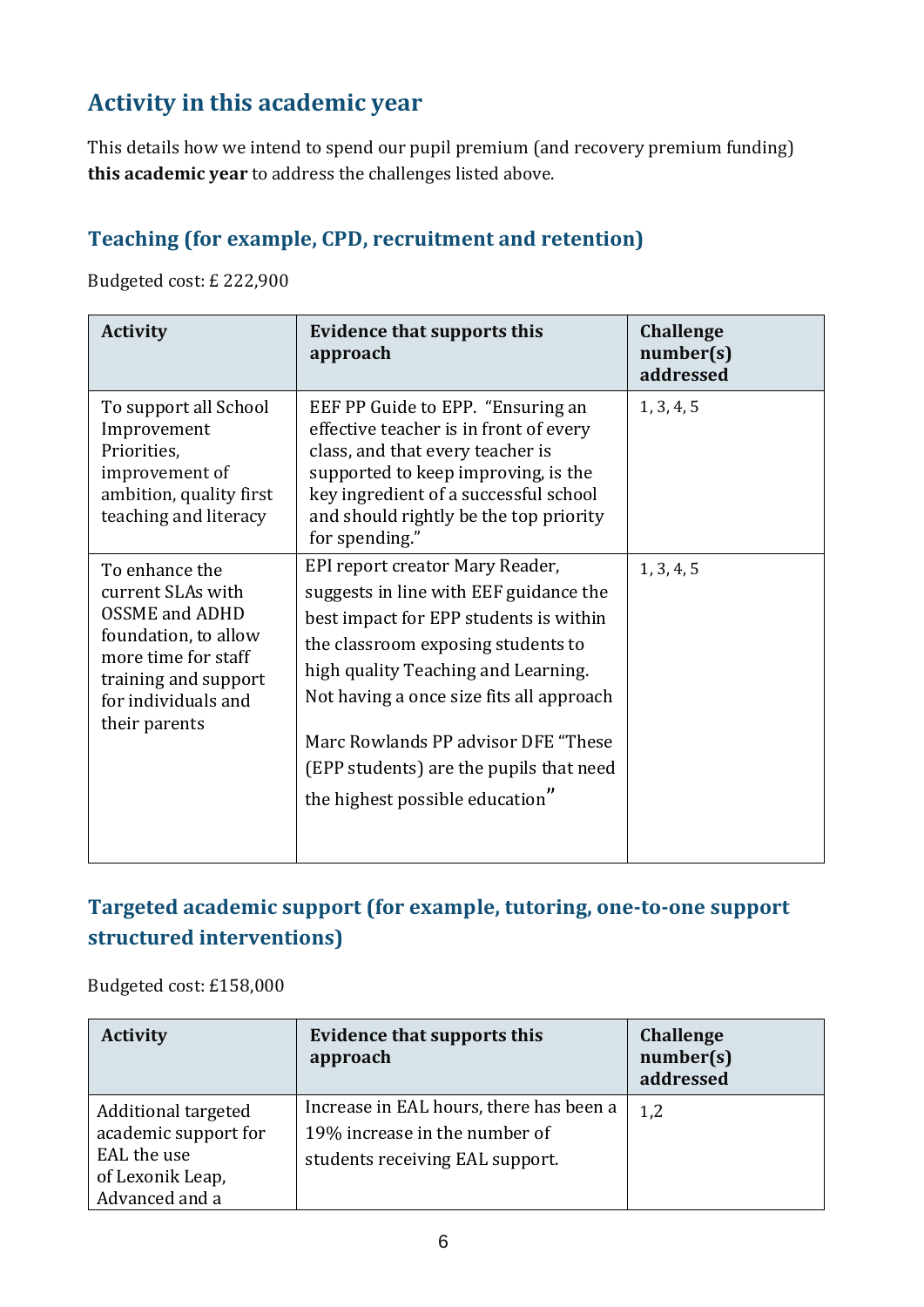| specialised year 7                      | 19% improvement in attendance of                                     |                |
|-----------------------------------------|----------------------------------------------------------------------|----------------|
| literacy catch up                       | students receiving                                                   |                |
| teacher to drive                        |                                                                      |                |
| improvement in<br>reading and literacy. | 75% of students following Lexonik                                    |                |
|                                         | programme in year 9 increased PIRA                                   |                |
|                                         | score and 82% of year 10.                                            |                |
|                                         |                                                                      |                |
|                                         | 100% of students having literacy catch                               |                |
|                                         | up support improved their spelling                                   |                |
|                                         | score, reading speed, reading                                        |                |
|                                         | comprehension and word reading                                       |                |
|                                         | Students are becoming more fluent and                                |                |
|                                         | confident readers as well as using                                   |                |
|                                         | subject specific vocabulary. This has                                |                |
|                                         | been evidence in faculty reviews.                                    |                |
|                                         |                                                                      |                |
|                                         |                                                                      |                |
| Parental education                      | Parents during lockdown wanted support                               | $\overline{2}$ |
| programmes in key                       | with how schools use technology we                                   |                |
| subject areas and                       | offered programmes supporting with this                              |                |
| literacy                                | whilst enhancing subject specific<br>knowledge                       |                |
| <b>Academic Mentor</b>                  |                                                                      |                |
| programme                               | 47 students across all years had<br>support from humanities academic | 1,4            |
|                                         | mentor 47% improved there grade                                      |                |
|                                         | from starting point. Many students on                                |                |
|                                         | the programme to develop confidence                                  |                |
|                                         | within subject area. 90% of cohort                                   |                |
|                                         | gained an on target or above grade.                                  |                |
| <b>NTP</b>                              | The progress data demonstrates                                       | 1,4            |
|                                         | positive progress with an average                                    |                |
|                                         | improvement of 1.5 grades across all<br>three subjects.              |                |
|                                         | The progress data demonstrates                                       |                |
|                                         | positive progress with an average                                    |                |
|                                         | improvement of 1.5 grades across all                                 |                |
|                                         | three subjects. In Year 10 the average                               |                |
|                                         | grade in English moving from 2 to 3,                                 |                |
|                                         | Maths from 1 to 2.7, Separate Sciences                               |                |
|                                         | 543 to 655 and Trilogy Sciences 11 to                                |                |
|                                         | 32. In Year 11 students' progress has                                |                |
|                                         | increased by two thirds of a grade and                               |                |
|                                         | average grades have moved in English                                 |                |
|                                         |                                                                      |                |
|                                         | from 3 to 4.2, Maths from 2 to 3 and in<br>science from 22 to 43.    |                |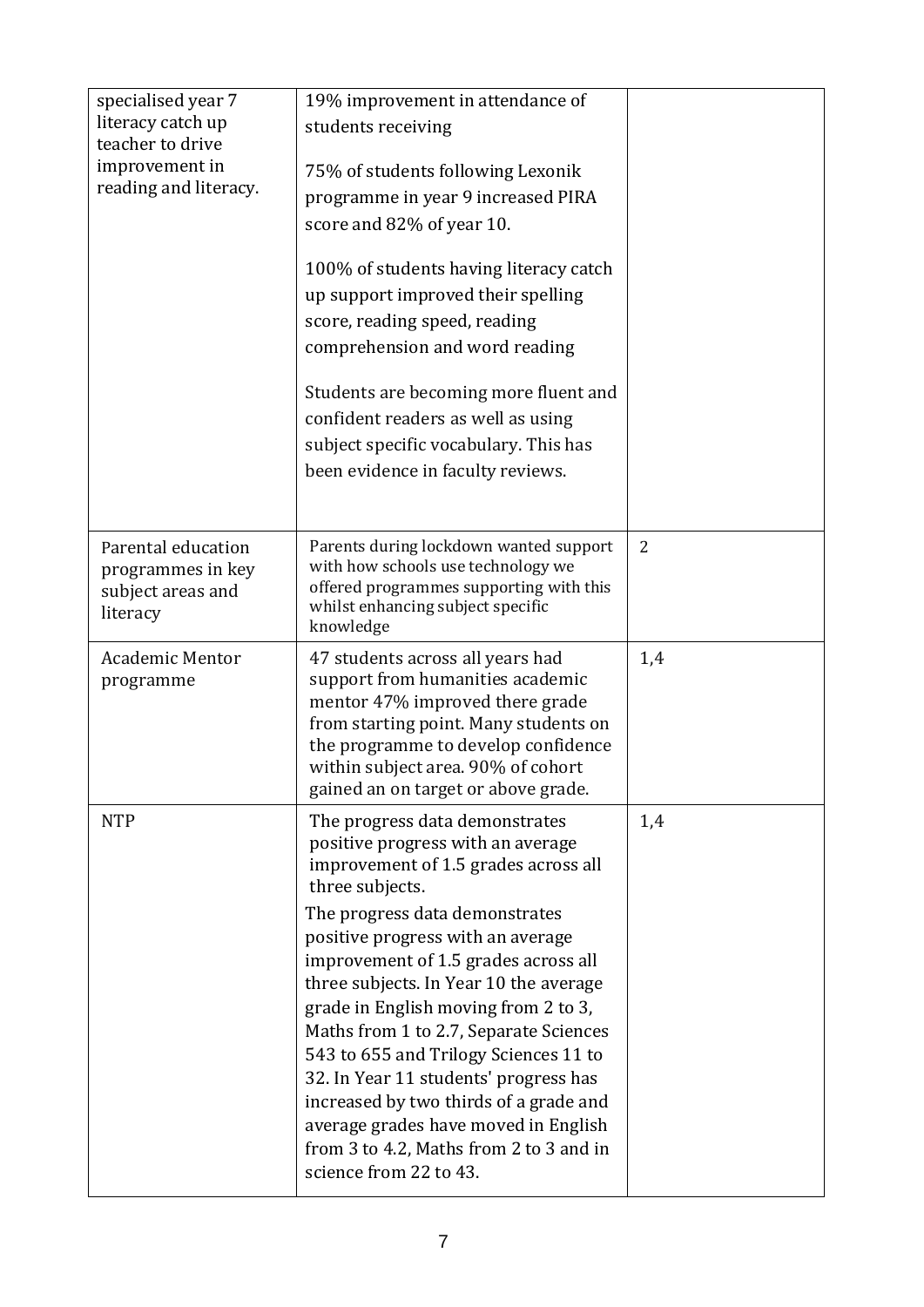|  | In Sixth form 62.5% of the selected<br>cohort increased their initial grade pre<br>tutoring by a minimum of one full<br>grade. |  |
|--|--------------------------------------------------------------------------------------------------------------------------------|--|
|--|--------------------------------------------------------------------------------------------------------------------------------|--|

### **Wider strategies (for example, related to attendance, behaviour, wellbeing)**

Budgeted cost: £98,099

| <b>Activity</b>                           | <b>Evidence that supports this</b><br>approach                                                                                                                                                                                                                                                                                                                                                                                                                                                  | <b>Challenge</b><br>number(s)<br>addressed |
|-------------------------------------------|-------------------------------------------------------------------------------------------------------------------------------------------------------------------------------------------------------------------------------------------------------------------------------------------------------------------------------------------------------------------------------------------------------------------------------------------------------------------------------------------------|--------------------------------------------|
| Full time school-based<br>careers advisor | Careers advisor offered 42 dedicated<br>careers events. Meeting Gatsby<br>benchmarks 1-3 100%. (with a further<br>two hindered by Covid.*Included in<br>these events are specific year group<br>EPP events.<br>Increased PP applications to Sixth<br>form.<br>Examples of projects<br>Year10/11 University Subject<br>Mentoring programme 56% of cohort<br><b>EPP</b> students<br>Young Medics Programme Year 9/10<br>80% EPP cohort (need to be on track<br>for achieving 9-7 in Sep Sciences. | 2,3,4                                      |
| <b>Brilliant club</b><br>programme        | Attendance to Brilliant club sessions<br>95%, all work submitted obtained a 2:2<br>or above.<br>83% of students who followed the<br>programme felt "university was for<br>people like me"<br>60% of students improved English<br>grades                                                                                                                                                                                                                                                         | 4                                          |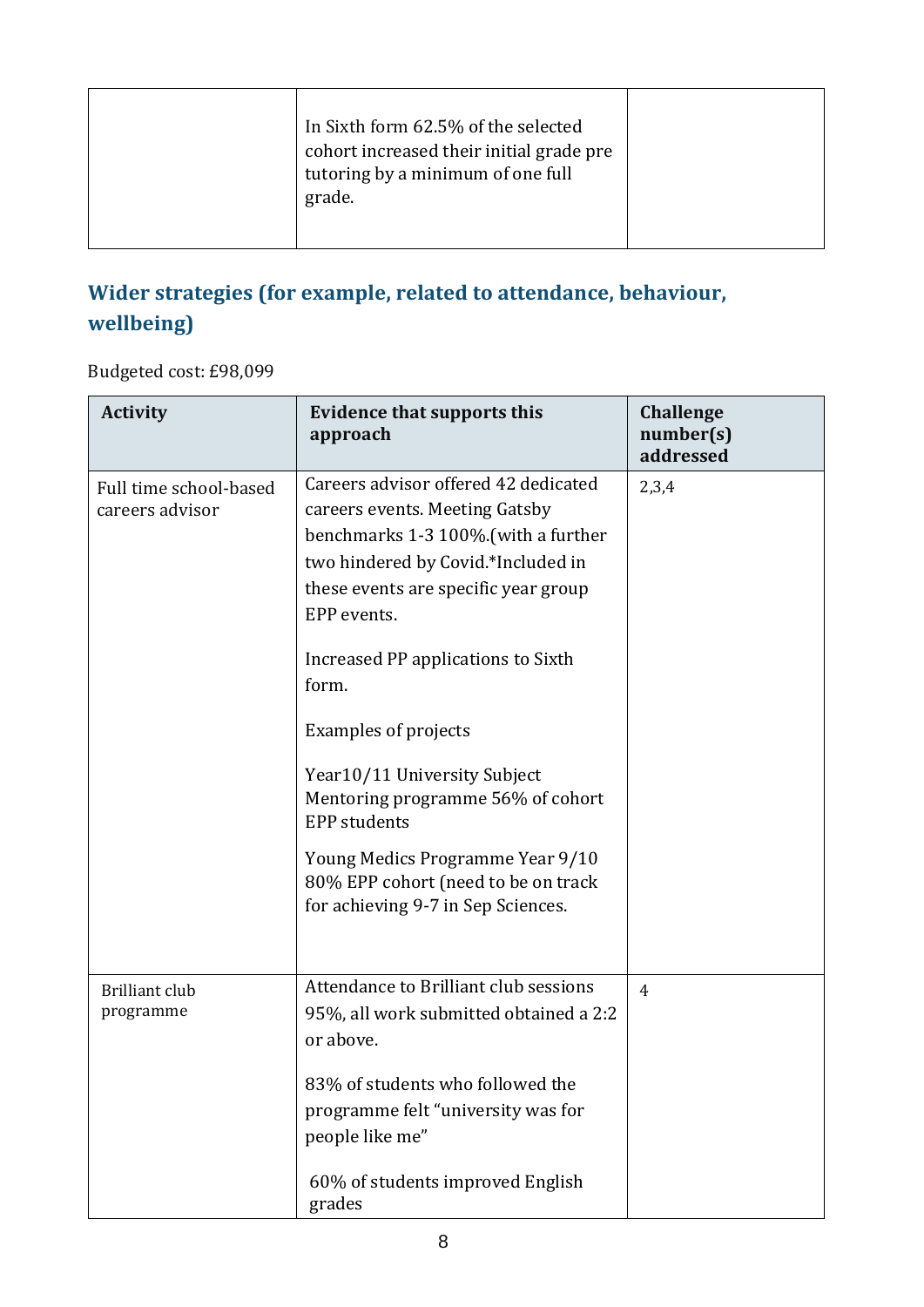| New role of Personal<br>development                                                                              | The role of personal development in the<br>school have developed due to the<br>increase of provision to develop students                                                                                                                                                                                                                                                                                                                                                               | 3,4    |
|------------------------------------------------------------------------------------------------------------------|----------------------------------------------------------------------------------------------------------------------------------------------------------------------------------------------------------------------------------------------------------------------------------------------------------------------------------------------------------------------------------------------------------------------------------------------------------------------------------------|--------|
| Continuation of<br><b>Educational Welfare</b><br>Office role                                                     | Strong pastoral care is the foundation<br>stone of a successful strategy. It should<br>be seen as any the bedrock of any<br>efforts to tackle education<br>disadvantage. Evidence should be<br>valued in pastoral approaches as much<br>as academic approaches. (Addressing<br><b>Educational Disadvantage-The Essex</b><br>Way Marc Rowlands.)<br>Social and emotional interventions can<br>have an overall average impact of 4<br>months additional progress on<br>attainment. (EEF) | 2, 5   |
| Continuation of school<br>councillor role                                                                        | Counselling service used CORE-YP and<br>all students were happy to complete<br>this.to measure the effectiveness of the<br>service giving an average score of<br>8.4/10 for the service. We have<br>increased the number students worked<br>from 38 to 44 evidence suggests that<br>counselling service has significantly<br>reduced student distress. On average<br>students reduced their distressed<br>score by 8 points (from 24-16)                                               | 2,4,5  |
| Mental health support<br>activities (Thrive, Mental<br>Health Awareness week)                                    | Counselling has impacted on student<br>stating that these sessions are<br>impacting on mental health. 57% of<br>the cohort have improved attendance<br>as a result of these sessions.                                                                                                                                                                                                                                                                                                  | 3,5    |
| <b>Project Ambition</b><br>(Saturday morning<br>school, proact projects,<br>World in one City<br>Programme, DoE) | Research, such as that by Nabil Khattab<br>(2015), suggests that students with low<br>expectations of themselves, and low<br>aspirations, will achieve less in their<br>educational lives.                                                                                                                                                                                                                                                                                             | 2,3,4, |

### **Total budgeted cost: £556,411**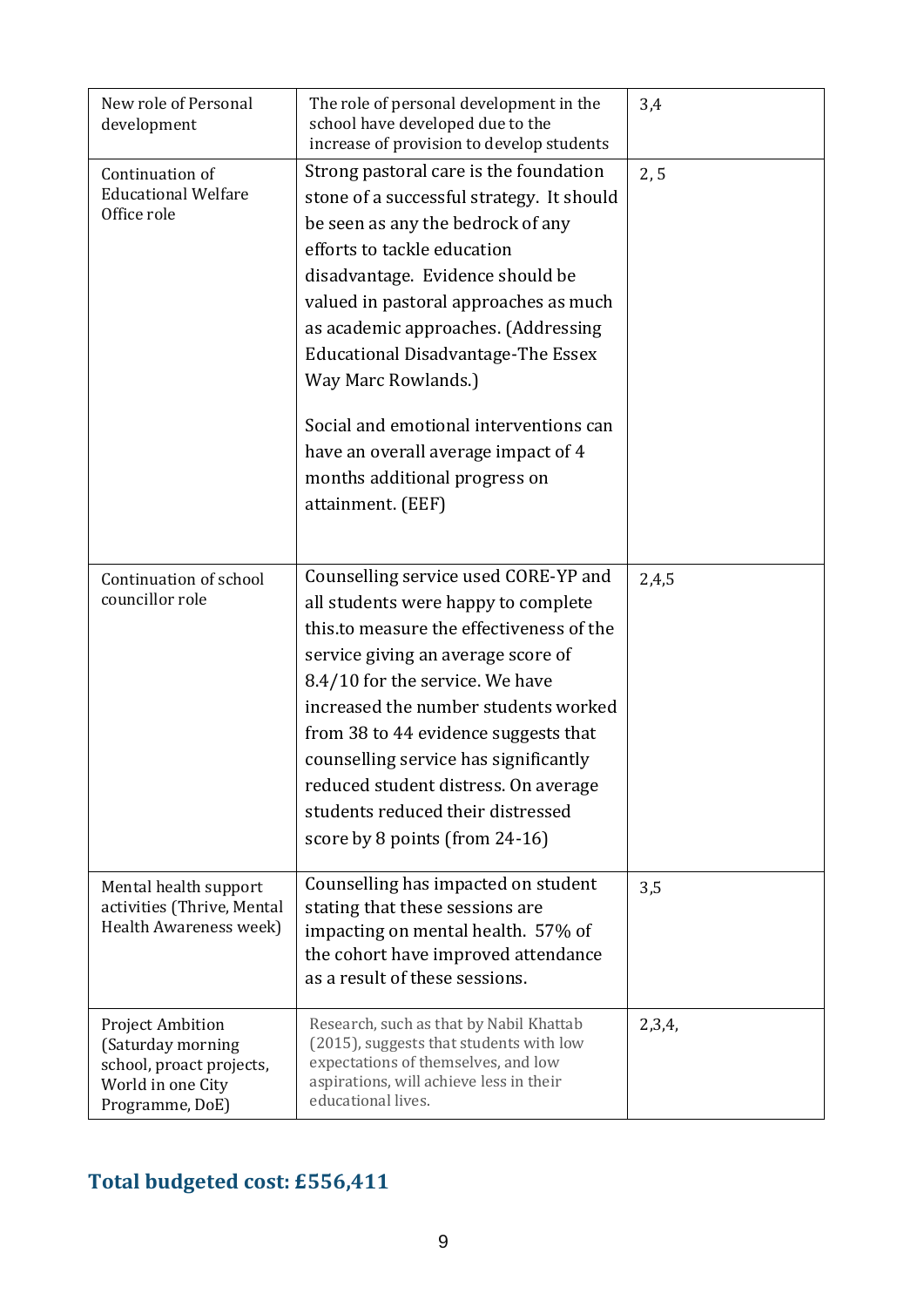# **Part B: Review of outcomes in the previous academic year**

#### **Pupil premium strategy outcomes**

This details the impact that our pupil premium activity had on pupils in the 2020 to 2021 academic year.

*See additional plan for review*

#### **Externally provided programmes**

| <b>Programme</b>      | Provider                     |
|-----------------------|------------------------------|
| <b>Brilliant Club</b> | <b>Manchester University</b> |
|                       |                              |